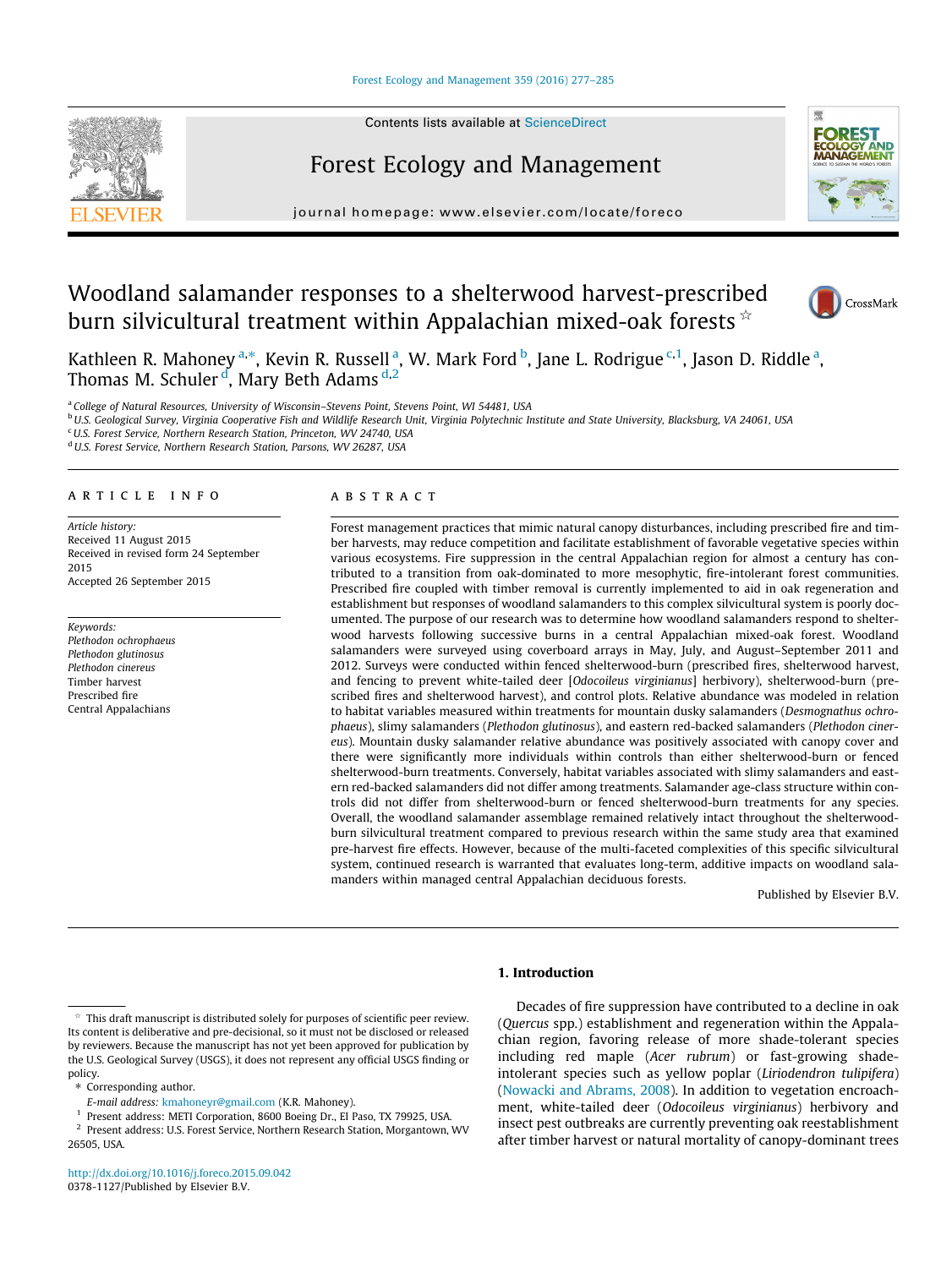([Abrams, 1992](#page-7-0)). Fire coupled with canopy cover reduction following timber harvesting is thought to facilitate oak regeneration by providing suitable conditions for seedling establishment and reducing competition from less desirable woody species. Specifically, shelterwood harvests that reduce overstory canopy by approximately 50%, followed by prescribed burns have resulted in successful oak regeneration and an associated decline in shade-tolerant vegetation in similar forest types [\(Brose and Van](#page-7-0) [Lear, 1998](#page-7-0)). Although applying the shelterwood-burn silvicultural system to deciduous forests of the Appalachian region appears beneficial for restoring oak species and other fire-tolerant vegetation, prolonged absence of fire within these ecosystems may lead to unpredictable effects ([Van Lear and Waldrop, 1989; Brose](#page-8-0) [et al., 2001](#page-8-0)). In particular, repeated burning in forests that have developed over decades in the absence of fire and timber harvesting raises questions about impacts on forest floor dwelling vertebrates including woodland salamanders ([Ford et al., 1999, 2010;](#page-7-0) [Moorman et al., 2011](#page-7-0)).

Plethodontid salamanders rely on relatively cool, moist conditions that are associated with microhabitat characteristics indicative of mature, late-successional forests ([Heatwole, 1962;](#page-7-0) [Hairston, 1987; deMaynadier and Hunter, 1995; Petranka, 1998\)](#page-7-0). Disturbances that reduce canopy cover, leaf litter, cover objects, or otherwise expose the forest floor to more light and higher temperatures are thought detrimental to woodland salamanders ([deMaynadier and Hunter, 1995; Moorman et al., 2011](#page-7-0)). Accordingly, negative effects of timber harvest on Appalachian woodland salamanders are highest following canopy removal and associated ground disturbances after clearcutting [\(Ash, 1988; Petranka et al.,](#page-7-0) [1993; Moorman et al., 2011\)](#page-7-0). In contrast, timber harvest practices that retain some overstory (e.g., shelterwood, selection) exhibit lesser or no measurable effects on woodland salamander populations [\(Ford et al., 2000; Bartman et al., 2001; Homyack and Haas,](#page-7-0) [2009\)](#page-7-0).

Despite abundant research investigating effects of timber harvest on woodland salamanders, responses of these species to natural or prescribed fire in deciduous and Appalachian forests remains poorly understood [\(Russell et al., 1999, 2004; Pilliod](#page-8-0) [et al., 2003; Renken, 2006; Moorman et al., 2011](#page-8-0)). Woodland salamanders in the central Appalachians, where natural fires were less frequent and intense than in other areas of the United States (e.g., Coastal Plain pine forests), may respond negatively to the introduction of prescribed burning after decades without fire [\(Pilliod et al.,](#page-7-0) [2003; Ford et al., 2010](#page-7-0)). In addition, salamanders may be more vulnerable to direct mortality from fire than other vertebrates because of their restricted mobility and susceptibility to desiccation ([Russell et al., 1999; Renken, 2006](#page-8-0)). However, single and consecutive prescribed burns in deciduous forests of the eastern United States to date appear to negligibly affect woodland salamanders ([Kirkland et al., 1996; Ford et al., 1999, 2010; Keyser et al., 2004;](#page-7-0) [Greenberg and Waldrop, 2008\)](#page-7-0).

The shelterwood-burn silvicultural system involves multiple treatments and stand entries that, in many cases, may take a decade or more to complete [\(Burns and Honkala, 1990\)](#page-7-0). Each stand entry has the potential to negatively impact salamander assemblages individually or cumulatively ([Moseley et al., 2008;](#page-7-0) [Moorman et al., 2011](#page-7-0)). Previous studies have typically evaluated the individual impacts of shelterwood harvesting [\(Sattler and](#page-8-0) [Reichenbach, 1998; Harpole and Haas, 1999; Bartman et al.,](#page-8-0) [2001; Knapp et al., 2003; Homyack and Haas, 2009; Raybuck](#page-8-0) [et al., 2015](#page-8-0)) or prescribed fire [\(Kirkland et al., 1996; Ford et al.,](#page-7-0) [1999, 2010; Floyd et al., 2002; Raybuck et al., 2015](#page-7-0)). However, there is limited information on the combined impacts of both forest management practices [\(Keyser et al., 2004; O'Donnell et al.,](#page-7-0) [2015\)](#page-7-0). Also, many of these studies were conducted within 1–3 years of application [\(Sattler and Reichenbach, 1998; Harpole](#page-8-0) [and Haas, 1999; Ford et al., 1999, 2010; Bartman et al., 2001;](#page-8-0) [Pilliod et al., 2003; Raybuck et al., 2015\)](#page-8-0), thereby not accounting for enduring impacts to salamander populations. Woodland salamanders are relatively long-lived species that may reproduce only every other year or longer [\(Duellman and Trueb, 1986; Hairston,](#page-7-0) [1987; Pilliod et al., 2003](#page-7-0)), and as a result, potential direct effects of silvicultural practices on salamanders or indirect effects from alterations in vegetation may take several years to become evident ([Russell et al., 2004; Ford et al., 2010](#page-8-0)), especially when applying multiple forest management practices over time.

Evaluating woodland salamander responses for the duration of this complex silvicultural system will provide a unique opportunity to address the current lack of information regarding impacts of long-term, additive forest management practices on salamander populations in central Appalachian mixed-oak forests. The objective of our study was to determine how woodland salamanders respond to shelterwood harvests within a previously burned central Appalachian mixed-oak forest. Specifically, we evaluated whether post-harvest changes in habitat variables associated with woodland salamanders influence salamander relative abundance and age-class structure. We also evaluated long-term, additive impacts of shelterwood-burn treatments on salamanders by comparing our results to those of [Ford et al. \(2010\)](#page-7-0), who assessed effects of consecutive prescribed fires on woodland salamanders at the same sites between 2001 and 2007.

# 2. Methods

Our study was conducted in the Fernow Experimental Forest, located within the Monongahela National Forest in Tucker County, West Virginia. The Fernow Experimental Forest consists of approximately 1900-ha managed by the USDA Forest Service Northern Research Station for long-term silviculture and hydrologic research. This area is within the unglaciated Allegheny Mountains section of the Appalachian Plateau Physiographic region at elevations of 530–1100 m [\(Adams et al., 2008\)](#page-7-0). The Fernow Experimental Forest was extensively logged during 1903–1911 [\(Trimble,](#page-8-0) [1977\)](#page-8-0). As a result of these activities, the forest is best described today as a second-growth mixed mesophytic hardwood type ([Braun, 1950](#page-7-0)), containing a mix of species: northern red oak (Quercus rubra), chestnut oak (Quercus prinus), white oak (Quercus alba), shagbark hickory (Carya ovata), bitternut hickory (Carya cordiformis), yellow poplar, American beech (Fagus grandifolia), sugar maple (Acer saccharum), red maple, black gum (Nyssa sylvatica), and eastern hemlock (Tsuga canadensis).

Our research was conducted within the Canoe Run watershed and consisted of 24 0.20-ha plots, including 14 on upper slopes and 10 on lower slopes. These plots were previously established for earlier studies evaluating the effects of two consecutive prescribed fires on oak regeneration ([Schuler et al., 2010\)](#page-8-0) and woodland salamander populations ([Ford et al., 2010\)](#page-7-0). The plots were generally on southwestern-facing aspects  $(180-325)$  with variation in elevation (600–775 m) and slope steepness (4–19%). Upper slope sites were thinned 30 years ago to a 60–75% stocking level, whereas lower slopes remained fully stocked [\(Schuler and Miller,](#page-8-0) [1995\)](#page-8-0). Twenty plots were burned using two prescribed fires. Poor weather conditions interrupted the first prescribed fire in April 2002 with only partial coverage on the upper slope. Lower slope plots were burned successfully the following spring in 2003 ([Schuler et al., 2010](#page-8-0)). In April 2005, 20 lower and upper slope plots were burned a second time with adequate intensity and coverage to reduce small diameter tree stocking. Sites were burned using strip head fire with hand-held drip torches. Fires were generally of moderate or low intensity during all prescribed burns ([Ford](#page-7-0) [et al., 2010\)](#page-7-0). Four plots remained as unburned controls with two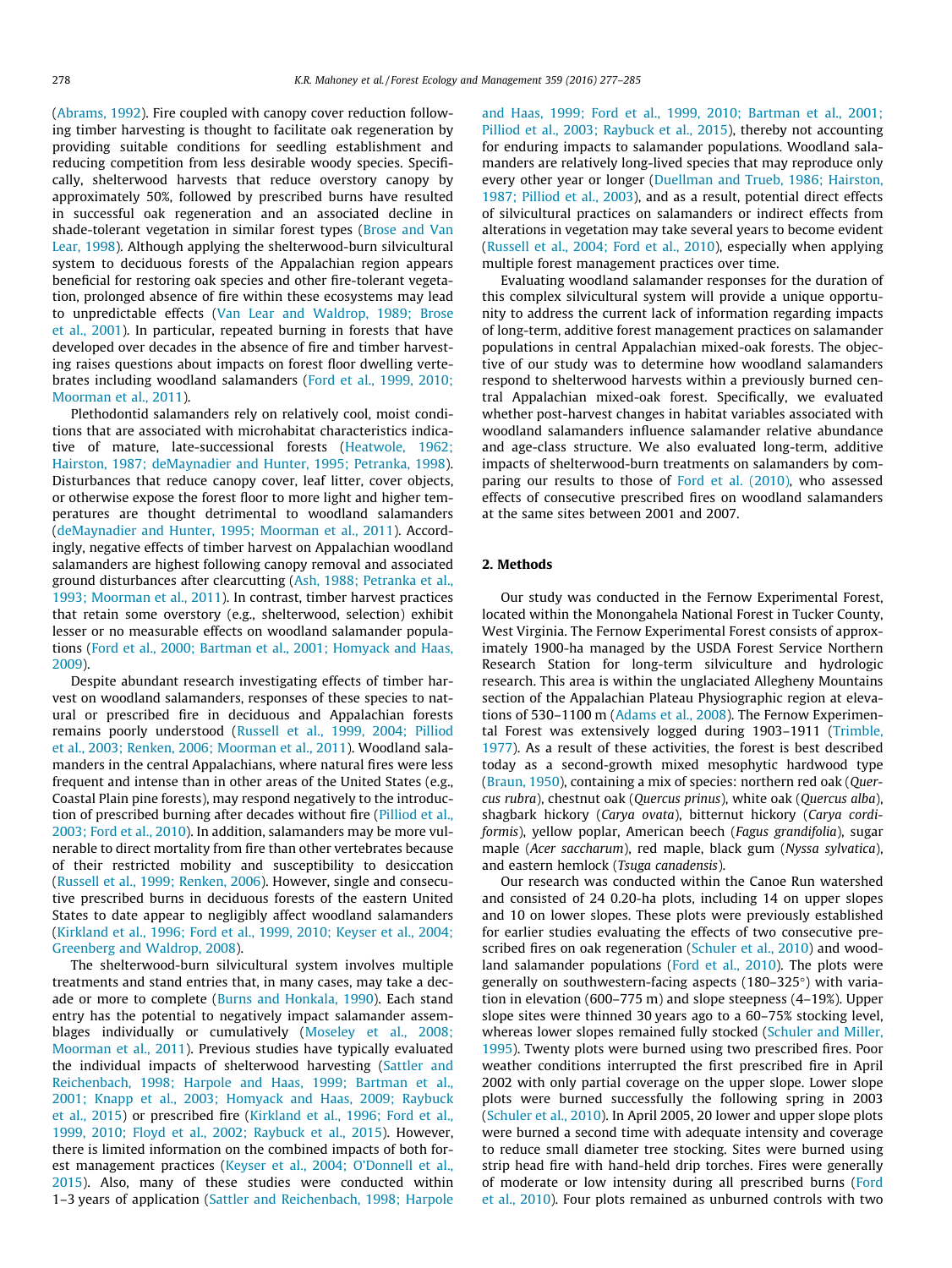each on upper and lower slopes. In addition, 10 of 20 burned plots (6 upper slope and 4 lower slope) were fenced for an ongoing study monitoring effects of white-tailed deer browsing on vegetation ([Schuler et al., 2010\)](#page-8-0). During the dormant season of 2009–2010, a shelterwood harvest reduced average overstory basal area from 33.29 m<sup>2</sup>/ha to 14.23 m<sup>2</sup>/ha [\(Schuler et al., 2012](#page-8-0)).

We used coverboard arrays [\(DeGraaf and Yamasaki, 1992](#page-7-0)) to survey woodland salamanders once in May, July, and August– September of 2011 and 2012. Arrays were constructed from  $1-m^2$ pieces of plywood cut into 9 identical square pieces following the same design as [Ford et al. \(2010\).](#page-7-0) Coverboards were installed in March 2011 to allow them to weather prior to the first sampling period. Within each plot, three coverboard arrays were placed along the central axis of the plot, separated by 10–15 m. Boards were placed in a square grid (3 boards  $\times$  3 boards) with approximately 2.5 cm between each board to allow rainfall to weather the array.

During surveys each salamander captured was identified to species and we measured mass (g), total length (mm), and snout-vent length (mm). We classified each salamander as an adult or juvenile by its snout-vent length: juvenile mountain dusky salamanders were 630 mm, juvenile eastern red-backed salamanders were  $\leqslant$ 34 mm, and juvenile slimy salamanders were  $\leqslant$ 58 mm ([Homyack and Haas, 2009](#page-7-0)). Each individual was marked by toeclipping with the same digit removed for each individual captured during a sampling period ([Hero, 1989](#page-7-0)). Different digits were clipped in successive sampling periods so that salamanders received sample-specific marks. Air temperature  $(°C)$ , humidity  $(\%)$ , and soil temperature ( $\degree$ C) were measured at coverboard arrays during each survey (Forestry Suppliers hygro-thermometer).

Each coverboard array was the center of a  $10 \times 10$  m sampling plot where we measured abiotic and biotic habitat variables con-sidered to be associated with plethodontid salamanders [\(Green](#page-7-0) [and Pauley, 1987; Petranka, 1998\)](#page-7-0). Within each plot, the species and diameter at breast height (dbh) of all trees  $\geq 10$  cm dbh were recorded. We estimated overhead canopy closure above the coverboard array with a spherical concave densiometer ([Lemmon,](#page-7-0) [1956\)](#page-7-0). Vertical structure of understory vegetation was measured using a 2.5  $\times$  150 cm cover pole [\(Robel et al., 1970\)](#page-8-0). To calculate the area of large woody debris (LWD) within each plot, we measured midpoint diameter, length within the plot, and decay class (1–5) of all woody debris that was  $\geq 10$  cm in diameter and flush against the forest floor [\(Maser et al., 1979; Sefidi and Mohadjer,](#page-7-0) [2010](#page-7-0)).

We sampled ground cover within  $4 \t 1-m^2$  quadrats ([Daubenmire, 1959\)](#page-7-0) located at the center of the  $10 \times 10$  m plot and 1.5 m from the center in each cardinal direction. Percent ground cover was visually estimated for moss, herbaceous vegetation, grass, fern, leaf litter, emergent rock, fine woody debris, and bare ground. Litter depth and aspect were measured at each quadrat center. Aspect was linearized so that northeasterly aspects had the lowest values and southwesterly aspects had high values ([Ford](#page-7-0) [et al., 2002\)](#page-7-0). Elevation, slope, and distance to stream were also calculated at each quadrat center [\(ESRI, 2012](#page-7-0)).

Because woodland salamanders are semi-fossorial much of the year, the ability to detect all individuals within an area is unlikely, so using unadjusted count data may not accurately index populations within an area over an extended period ([Bailey et al., 2004\)](#page-7-0). Therefore, we developed a priori candidate models based on factors that may influence differences in salamander detection probabilities. Our models included whether detection differed among treatments, differed among species, differed by a treatment-species interaction or remained constant across the study area. Using detection histories for each individual encountered within a single season, we calculated salamander detection probabilities with the Huggins Closed Capture model in Program Mark ([Huggins, 1989;](#page-7-0) [White and Burnham, 1999\)](#page-7-0). Models were evaluated using Akaike Information Criterion corrected for small sample size  $(AIC<sub>c</sub>)$ ([Burnham and Anderson, 2002\)](#page-7-0), and the model with the largest  $AIC<sub>c</sub>$  weight was chosen to calculate detection probabilities.

For 2011, we were unable to successfully model probabilities for individual salamander detection histories because of a small sample size  $(n = 59$  individuals) and total lack of recaptures ([Matthews et al., 2010](#page-7-0)). However in 2012 a larger sample size  $(n = 70)$  with recaptures (five eastern red-backed salamanders and one slimy salamander) enabled us to calculate probability of detection. The best model for salamander detection histories in 2012 was the constant model ( $AIC_c = 184.94$ ,  $AIC_c$  weight = 0.48) with a detection of 0.28 ( $SE = 0.04$ ). Because the probability of salamander detection did not differ among treatments or species in 2012 and we were unable to determine detection differences in 2011, we considered unadjusted counts directly proportional to salamander population size (relative abundance) and used raw counts in subsequent analyses ([Williams et al., 2002; Riddle](#page-8-0) [et al., 2008\)](#page-8-0).

We used a one-way analysis of variance (ANOVA) to compare abiotic and biotic variables among control  $(n = 4)$ , shelterwoodburn ( $n = 10$ ), and fenced shelterwood-burn ( $n = 10$ ) treatments. Means and standard errors were calculated for all variables among treatments. When an ANOVA resulted in a significant F-statistic  $(P < 0.05)$ , we used Tukey's honestly significant difference (HSD) to determine which treatment means differed (SPSS,  $2012<sup>3</sup>$ ).

An information-theoretic modeling approach ([Burnham and](#page-7-0) [Anderson, 2002\)](#page-7-0) was used to identify relationships between habitat features and salamander relative abundance among control, shelterwood-burn, and fenced shelterwood-burn sites. Prior to model development, we eliminated redundant variables (Spearman  $r_s \ge 0.65$ ) and retained 15 variables to use in models. We examined scatterplots, residual plots (Anderson–Darling tests P < 0.05), and histograms to ensure that variables met assumptions of analyses (i.e., lack of colinearity, normality, linearity). When necessary, abiotic and biotic variables were square-root, log, or arcsine transformed to meet assumptions of normality. Because salamander relative abundance was derived from count data, the squareroot transformation was used to meet an assumption of normality and recaptures were excluded from subsequent analyses ([Kuehl,](#page-7-0) [2000](#page-7-0)).

We developed a priori candidate models ([Burnham and](#page-7-0) [Anderson, 2002\)](#page-7-0) that incorporated abiotic and biotic habitat variables measured around each array to explain salamander abundance. These models were based on a review of published literature on plethodontid salamander habitat relationships ([Green and Pauley, 1987; deMaynadier and Hunter, 1995;](#page-7-0) [Petranka, 1998](#page-7-0)). We specified 15 models: (1) "air temperature," (2) ''basal area," (3) ''canopy cover," (4) ''cover objects" (LWD, % fine woody debris, and  $%$  leaf litter), (5) "decay class," (6) "fine woody debris," (7) ''ground cover" (% moss, % herbaceous vegetation, % fern, % grass, % leaf litter, and % fine woody debris), (8) ''landscape" (elevation and aspect), (9) ''large woody debris," (10) "leaf litter," (11) "stream," (12) "timber harvest" (basal area, % canopy cover, LWD, % fine woody debris), (13) ''understory vertical structure," (14) "vegetation" (% canopy cover, basal area, understory vertical structure, % moss, % herbaceous vegetation, % fern, and % grass), (15) ''woody debris" (LWD, decay class, and % fine woody debris), and (16) a global model containing all 15 variables.

Linear regressions were used to analyze models ([Burnham and](#page-7-0) [Anderson, 2002; SPSS, 2012](#page-7-0)). Because salamander relative abundance beneath coverboard arrays was not significantly different

<sup>&</sup>lt;sup>3</sup> Any use of trade, firm, or product names is for descriptive purposes only and does not imply endorsement by the U.S. Government.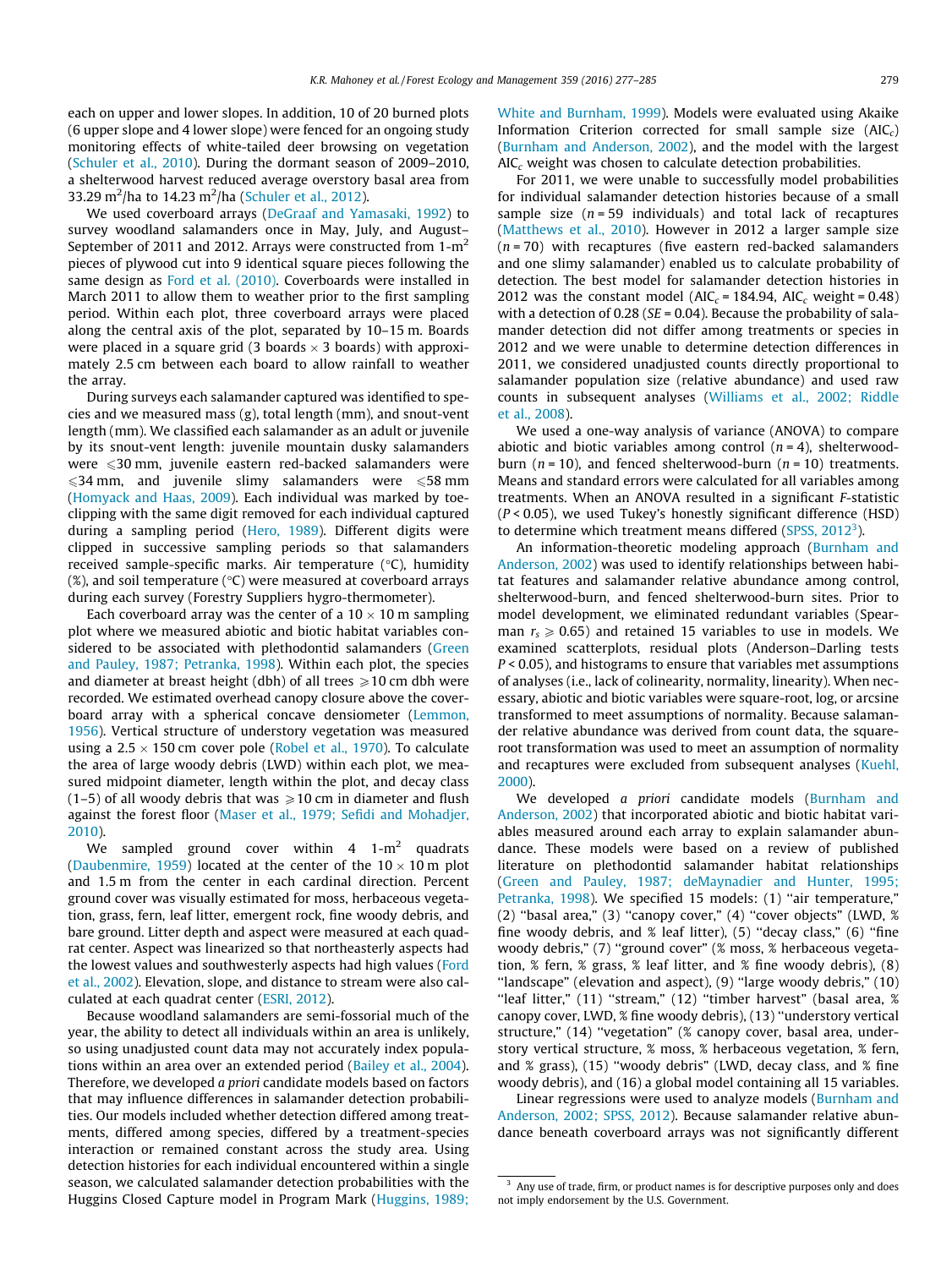among years for mountain dusky salamanders, slimy salamanders, or eastern red-backed salamanders ( $t = 0.569$ ,  $df = 142$ ,  $P = 0.570$ ;  $t = -0.849$ ,  $df = 142$ ,  $P = 0.397$ ;  $t = -0.051$ ,  $df = 142$ ,  $P = 0.959$ . respectively), we combined years to model habitat relationships. Prior to model selection, we examined residuals, measures of fit, classification tables, and histograms of expected probabilities for the global model to confirm goodness of fit ([Burnham and](#page-7-0) [Anderson, 2002](#page-7-0)). Akaike's Information Criterion corrected for small sample size was used for model selection because the number of coverboard arrays sampled ( $n = 72$ ) was small relative to the number of parameters  $(K)$  included in most models (i.e.,  $n/K < 40$ ) (AIC<sub>c</sub>; [Hurvich and Pearson, 1989; Burnham and Anderson, 2002](#page-7-0)). We drew primary inference from models within 2 units of  $AIC_{cmin}$ (i.e., substantial empirical support), although models within 4 units were also considered to have limited support. Parameter estimates, standard errors, and fit for models with substantial and limited empirical support were also reported.

We tested the effects of a shelterwood harvest after application of two consecutive prescribed fires on woodland salamander relative abundance using a one-way repeated measures ANOVA that used count data for individual salamander species by plot within harvested and unharvested sites. Control, shelterwood-burn, and fenced shelterwood-burn were levels of the treatment main effect. Because salamander surface activity differs among species, month sampled was used as a repeated measure to account for temporal variation and to reduce sampling bias within the study area ([Bailey et al., 2004](#page-7-0)).

Fisher's Exact tests were used to determine if the ratio of juveniles to adults for each salamander species was equally dispersed among treatment types. Salamander age-class structure ratios of shelterwood-burn and fenced shelterwood-burn plots were compared to those in control treatments with statistical significance set at  $\alpha \leqslant 0.025$  for these multiple comparisons. The Sorensen coefficient [\(Sorensen, 1948\)](#page-8-0) was calculated to evaluate whether the salamander community was similar within sites before and after shelterwood harvest [\(Ford et al., 2010](#page-7-0)). Values ranged from 0 (no salamander species in common) to 1.0 (identical salamander species) within a treatment between studies.

## 3. Results

We captured a total of 129 salamanders under coverboard arrays within the Canoe Run watershed in 2011 and 2012. Species captured included 49 eastern red-backed salamanders, 40 slimy salamanders, 31 mountain dusky salamanders, 7 northern twolined salamanders (Eurycea bislineata), and 2 eastern newts (Notophthalmus viridescens). Mountain dusky salamanders, slimy salamanders, and eastern red-backed salamanders had sufficient captures for statistical analyses.

Several habitat characteristics varied significantly among control, shelterwood-burn, and fenced shelterwood-burn plots ([Table 1](#page-4-0)). Large woody debris and percent understory vertical structure were significantly greater in shelterwood-burn and fenced shelterwood-burn plots than controls. Control plots had significantly greater canopy cover and bare ground than shelterwoodburn or fenced shelterwood-burn plots. Leaf litter depth was significantly greater in controls than shelterwood-burn plots. Shelterwood-burn plots had significantly more fine woody debris than control plots. Other habitat variables did not differ significantly among treatments [\(Table 1\)](#page-4-0).

The best-approximating model explaining mountain dusky salamander relative abundance was the single variable ''canopy cover" [\(Table 2](#page-4-0)). Mountain dusky salamander abundance was positively related to greater canopy cover ([Table 3\)](#page-5-0). The second-best model, ''timber harvest," received only limited support ( $\Delta AIC_c = 3.25$ ,  $w_i < 0.15$ ; [Table 2](#page-4-0)). Weight of evidence for the "canopy cover" model was 5 times greater than that of the second-best model ''timber harvest," indicating relatively little uncertainty in selection of the best model explaining mountain dusky salamander abundance [\(Burnham and Anderson, 2002\)](#page-7-0). The remaining 13 models received little or no empirical support.

''Ground cover" was the best-approximating model explaining slimy salamander relative abundance ([Table 2](#page-4-0)). Slimy salamander abundance was positively associated with greater percent cover of moss, fern, and grass, but negatively related to increases in herbaceous vegetation, leaf litter, and fine woody debris [\(Table 3\)](#page-5-0). In addition, the second-best model, ''vegetation," also received strong empirical support ( $\Delta AIC_c < 2$ ; [Table 2](#page-4-0)). The "vegetation" model indicated that slimy salamander abundance was positively associated with canopy cover, basal area, understory vertical structure, moss, fern, and grass, but negatively related to increased percent cover of herbaceous vegetation [\(Table 3\)](#page-5-0). Weight of evidence for the ''ground cover" model was 2.3 times greater than the ''vegetation" model, indicating some uncertainty in selection of the best model ([Burnham and Anderson, 2002](#page-7-0)). However, evidence for an influence of vegetative ground cover (e.g., moss, fern, grass, herbaceous vegetation) on slimy salamander abundance was strong because the sum of Akaike weights for the top best-supported models containing these variables was 0.85 ([Table 2](#page-4-0)). The remaining 13 models received little or no empirical support for explaining slimy salamander abundance.

The single variable ''leaf litter" was the best-approximating model explaining eastern red-backed salamander relative abundance ([Table 2\)](#page-4-0). Eastern red-backed salamander abundance increased with a greater percent cover of leaf litter [\(Table 3](#page-5-0)). The second-best model, ''cover objects," also received strong empirical support ( $\triangle AIC_c$  < 2; [Table 2](#page-4-0)). The "cover objects" model indicated that eastern red-backed salamander abundance was associated with greater percent cover of fine woody debris and leaf litter, but negatively related to large woody debris ([Table 3\)](#page-5-0). Weight of evidence for the ''leaf litter" model was only 1.1 times greater than the ''cover objects" model, indicating considerable uncertainty in selection of the best candidate model [\(Burnham and Anderson,](#page-7-0) [2002\)](#page-7-0). However, evidence for the influence of leaf litter on eastern red-backed salamander abundance was evident because the sum of Akaike weights for the two best-supported models containing this variable was 0.65 [\(Table 2](#page-4-0)). The "decay class," "air temperature," ''ground cover," and ''landscape" models received limited support  $(\Delta AIC_c = 2.69 - 3.35, w_i > 0.06;$  [Table 2](#page-4-0)), and the remaining 9 models received little or no empirical support.

Mean relative abundance of captured mountain dusky salamanders, slimy salamanders, and eastern red-backed salamanders varied among treatments ([Table 4](#page-5-0)). There was a significant treatment effect on mountain dusky salamander relative abundance but not for slimy salamanders or eastern red-backed salamanders [\(Table 5\)](#page-5-0). A Tukey's post-hoc test indicated that control plots had significantly more mountain dusky salamanders than shelterwood-burn and fenced shelterwood-burn plots.

When analyzed separately, the ratios of juvenile to adult mountain dusky salamanders, slimy salamanders, and eastern redbacked salamanders did not differ among treatments ([Table 6\)](#page-5-0). Lastly, we compared the salamander assemblage observed during our study to previous research evaluating the effects of consecutive prescribed fires on woodland salamanders [\(Ford et al., 2010](#page-7-0)). The Sorensen Community Similarity Index values within control, shelterwood-burn, and fenced shelterwood-burn plots were 0.89, 0.80, and 0.73, respectively.

# 4. Discussion

Habitat alterations resulting from timber harvest or prescribed fire are thought to negatively impact temperature- and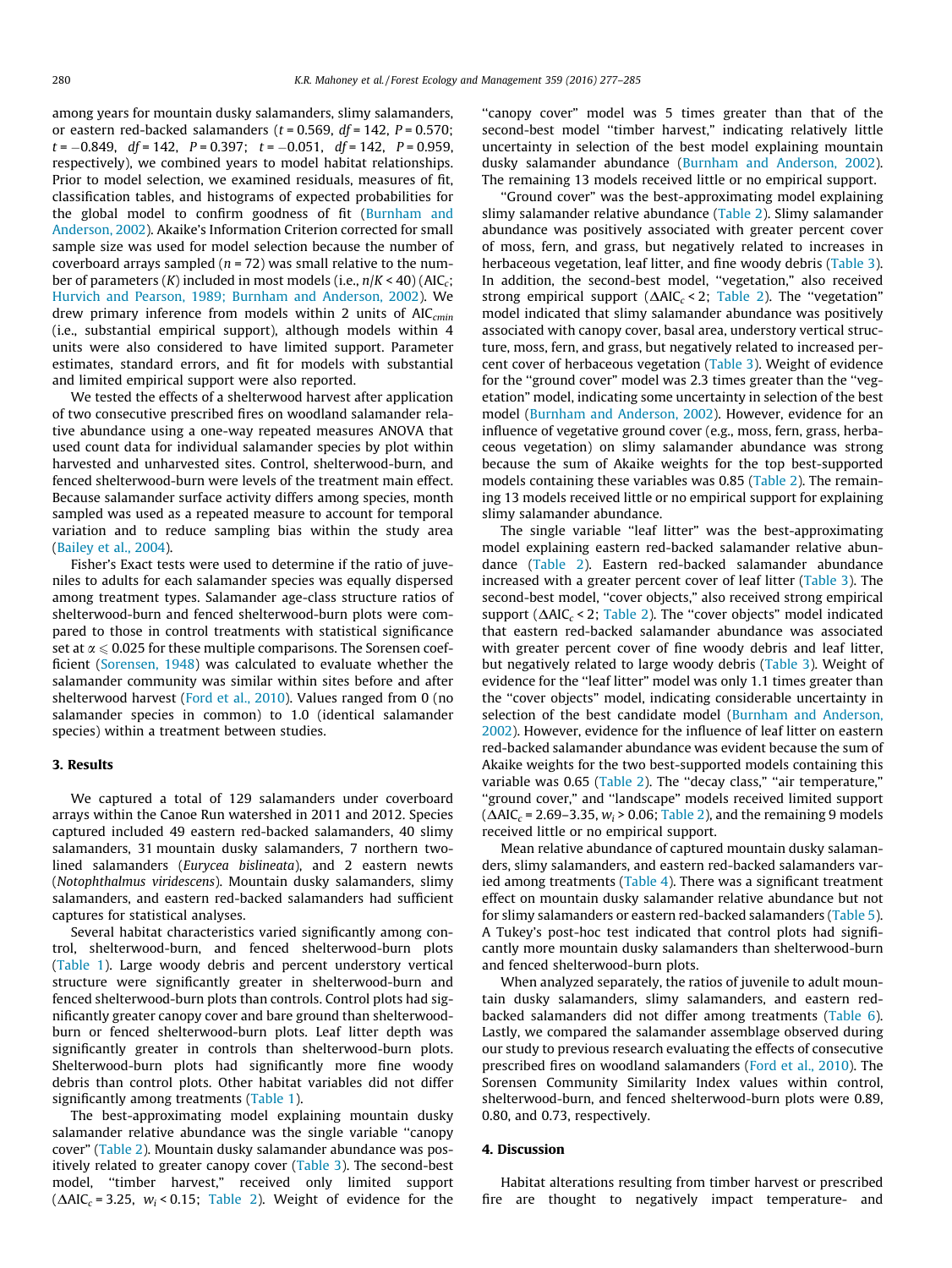<span id="page-4-0"></span>Table 1

Mean (standard error) of abiotic and biotic variables measured in control ( $n = 4$ ), shelterwood-burn ( $n = 10$ ), and fenced shelterwood ( $n = 10$ ) plots within the Canoe Run study area, Fernow Experimental Forest, Tucker County, West Virginia, USA, 2011–2012. Non-transformed data are presented and different letters within rows indicate statistical differences among treatments ( $P \le 0.05$ ).

| Variable                             | Control         | Shelterwood-burn | Fenced shelterwood-burn | F     | P      |
|--------------------------------------|-----------------|------------------|-------------------------|-------|--------|
| Slope $(\%)^a$                       | 9.50(1.90)      | 11.20 (1.64)     | 11.93 (1.29)            | 0.41  | 0.67   |
| Elevation $(m)$                      | 681.36 (47.30)  | 709.22 (21.26)   | 708.15 (23.05)          | 0.23  | 0.80   |
| Aspect (linear)                      | 258.33 (29.27)  | 254.33 (10.36)   | 239.67 (17.15)          | 0.34  | 0.72   |
| Distance to stream (m)               | 85.22 (29.82)   | 84.43 (17.35)    | 64.22 (15.51)           | 0.51  | 0.61   |
| Basal area $(m2)$                    | 0.48(0.05)      | 0.18(0.04)       | 0.24(0.05)              | 1.77  | 0.20   |
| Large woody debris $(m^2)$           | 1.18(0.13) A    | 2.13(0.31)B      | 2.82(0.34) B            | 5.57  | 0.01   |
| Decay class $(1-5)$                  | 3.52(0.35)      | 3.15(0.05)       | 3.25(0.07)              | 3.16  | 0.06   |
| Canopy cover (%)                     | 96.32 (0.15) A  | 69.88 (2.29) B   | 66.53 (1.00) B          | 50.08 | < 0.01 |
| Understory vertical structure (%)    | 12.08 (3.94) A  | 61.50 (5.78) B   | 74.06 (4.28) B          | 24.12 | < 0.01 |
| Moss $(\%)$                          | 1.77(1.11)      | 1.54(0.67)       | 1.21(0.57)              | 0.06  | 0.95   |
| Herbaceous vegetation (%)            | 7.08(1.35)      | 5.04(0.34)       | 4.83(0.58)              | 1.07  | 0.36   |
| Fern $(\%)$                          | 1.98(1.15)      | 2.88(0.93)       | 0.71(0.22)              | 2.19  | 0.14   |
| Grass $(\%)$                         | 0.10(0.10)      | 1.46(0.65)       | 0.42(0.19)              | 2.22  | 0.13   |
| Leaf $(\%)$                          | 59.33 (5.82)    | 48.13 (4.89)     | 57.42 (4.08)            | 1.49  | 0.25   |
| Rock $(\%)^a$                        | 3.75(2.00)      | 9.13(3.72)       | 6.46(3.59)              | 0.27  | 0.77   |
| Fine woody debris (%)                | 14.90 (1.87) A  | 30.17 (3.56) B   | 27.58 (3.21) AB         | 3.40  | 0.05   |
| Bare $(\%)^a$                        | $11.04(4.51)$ A | 1.67(0.58) B     | 1.38(0.92) B            | 10.91 | < 0.01 |
| Leaf litter depth $(mm)^a$           | 1.41(0.46) A    | 0.56(0.08) B     | $0.80(0.16)$ AB         | 3.80  | 0.04   |
| Air temperature $(^{\circ}C)$        | 22.91 (0.60)    | 23.37 (1.03)     | 24.25 (0.78)            | 0.45  | 0.65   |
| Humidity $(\%)^a$                    | 80.54 (3.38)    | 81.48 (2.26)     | 80.36 (2.62)            | 0.06  | 0.94   |
| Soil temperature $({}^{\circ}C)^{a}$ | 19.75 (0.35)    | 20.79 (0.64)     | 20.50 (0.32)            | 0.61  | 0.55   |

Variables were not used in regression analyses due to intercorrelation ( $r<sub>e</sub> \ge 0.65$ ).

#### Table 2

Best-approximating models  $(\Delta AIC_c)$  explaining the influence of abiotic and biotic habitat variables on mountain dusky salamander, slimy salamander, and eastern redbacked salamander relative abundance in the Canoe Run study area, Fernow Experimental Forest, Tucker County, West Virginia, USA, 2011–2012.

| Model <sup>a</sup>            | <b>RSS</b> | Кp | $\triangle$ AIC $_{c}$ <sup>c</sup> | $w_i^{\mathbf{d}}$ |
|-------------------------------|------------|----|-------------------------------------|--------------------|
| Mountain dusky salamander     |            |    |                                     |                    |
| Canopy cover <sup>A</sup>     | 18.49      | 3  | 0.00                                | 0.75               |
| Timber harvest                | 17.57      | 6  | 3.25                                | 0.15               |
| Slimy salamander              |            |    |                                     |                    |
| Ground cover <sup>A</sup>     | 17.26      | 8  | 0.00                                | 0.59               |
| Vegetation <sup>A</sup>       | 17.02      | 9  | 1.64                                | 0.26               |
| Eastern red-backed salamander |            |    |                                     |                    |
| Leaf litter <sup>A</sup>      | 28.26      | 3  | 0.00                                | 0.33               |
| Cover objects <sup>A</sup>    | 26.56      | 5  | 0.10                                | 0.32               |
| Decay class                   | 29.34      | 3  | 2.69                                | 0.09               |
| Air temperature               | 29.48      | 3  | 3.05                                | 0.07               |
| Ground cover                  | 25.06      | 8  | 3.27                                | 0.07               |
| Landscape                     | 28.70      | 4  | 3.35                                | 0.06               |
|                               |            |    |                                     |                    |

See text for model variable description.

<sup>b</sup> Number of estimable parameters in approximating model.

Difference in value between  $AIC_c$  of the current vs the best approximating model (AIC<sub>cmin</sub>). d Akaike weight. Probability that the current model ( $w_i$ ) is the best approximating

model among those considered.

<sup>A</sup> Model with high empirical support ( $\Delta AIC_c \leq 2$ ).

moisture-dependent woodland salamanders associated with mature and late-successional habitats ([deMaynadier and Hunter,](#page-7-0) [1995; Pilliod et al., 2003; Russell et al., 2004; Renken, 2006;](#page-7-0) [Moorman et al., 2011](#page-7-0)). These forest management practices alter site conditions (e.g., increase forest floor temperatures and decrease soil moisture), potentially making habitat conditions less suitable for woodland salamanders and causing a reduction in populations ([deMaynadier and Hunter, 1995; Moorman et al., 2011](#page-7-0)). However, the results of our study and previous research indicate that woodland salamanders do remain in forests subjected to combined shelterwood and burning management regimes ([Greenberg and](#page-7-0) [Waldrop, 2008; Ford et al., 2010\)](#page-7-0). Specifically, our results indicate that species responded differently to changes in habitat characteristics within post-shelterwood-burn sites.

Among species captured, mountain dusky salamanders appeared most sensitive to the effects of shelterwood harvesting, similar to salamander responses following shelterwood harvests in the Ozarks of Missouri [\(O'Donnell et al., 2015\)](#page-7-0). The bestapproximating model explaining mountain dusky salamander relative abundance was the single-variable model ''canopy cover." This species was strongly associated with control plots, which contained significantly greater amounts of overhead canopy than shelterwood harvest sites. Also at the Fernow Experimental Forest, [Moseley et al. \(2008\)](#page-7-0) observed that the best-approximating model explaining the abundance of stream-dwelling Desmognathus spp. was overstory volume/ha removed over a 50-year period, with salamander abundance decreasing with increased timber removal. Although mountain dusky salamanders are known to disperse from streams into upland forests as much as 61 m [\(Hairston,](#page-7-0) [1949\)](#page-7-0), this species is thought to require relatively undisturbed, mesic habitats [\(Petranka, 1998](#page-7-0)), reflecting potential physical constraints for microhabitats more indicative of streamside areas ([Grover and Wilbur, 2002\)](#page-7-0). Therefore, this species' preference for mesic areas appears to make it more sensitive to shelterwood harvest, at least in the short-term, when compared to other woodland salamander species.

In contrast, slimy salamanders were more strongly linked with other aspects of vegetative structure. The two best-approximating models explaining slimy salamander relative abundance were "ground cover" and "vegetation." With the exception of canopy cover, understory vertical structure, and fine woody debris, variables within these models were not significantly different among treatments. Also, the abundance of slimy salamanders did not differ among treatments, indicating that conditions within treatment sites were suitable for this species. Likewise, slimy salamander abundance was similar between clearcut and mature forest stands, suggesting that this species may be more resilient to disturbances associated with various forest management practices [\(Petranka](#page-7-0) [et al., 1993](#page-7-0)). Understory vegetation is important for woodland salamander foraging and providing shade, especially to mitigate effects of canopy removal ([Pough et al., 1987; Homyack and Haas, 2009\)](#page-7-0). In fact, the composition or type of understory cover by itself may not be as important to woodland salamanders as the cool, moist conditions maintained underneath [\(Heatwole, 1962\)](#page-7-0). Within our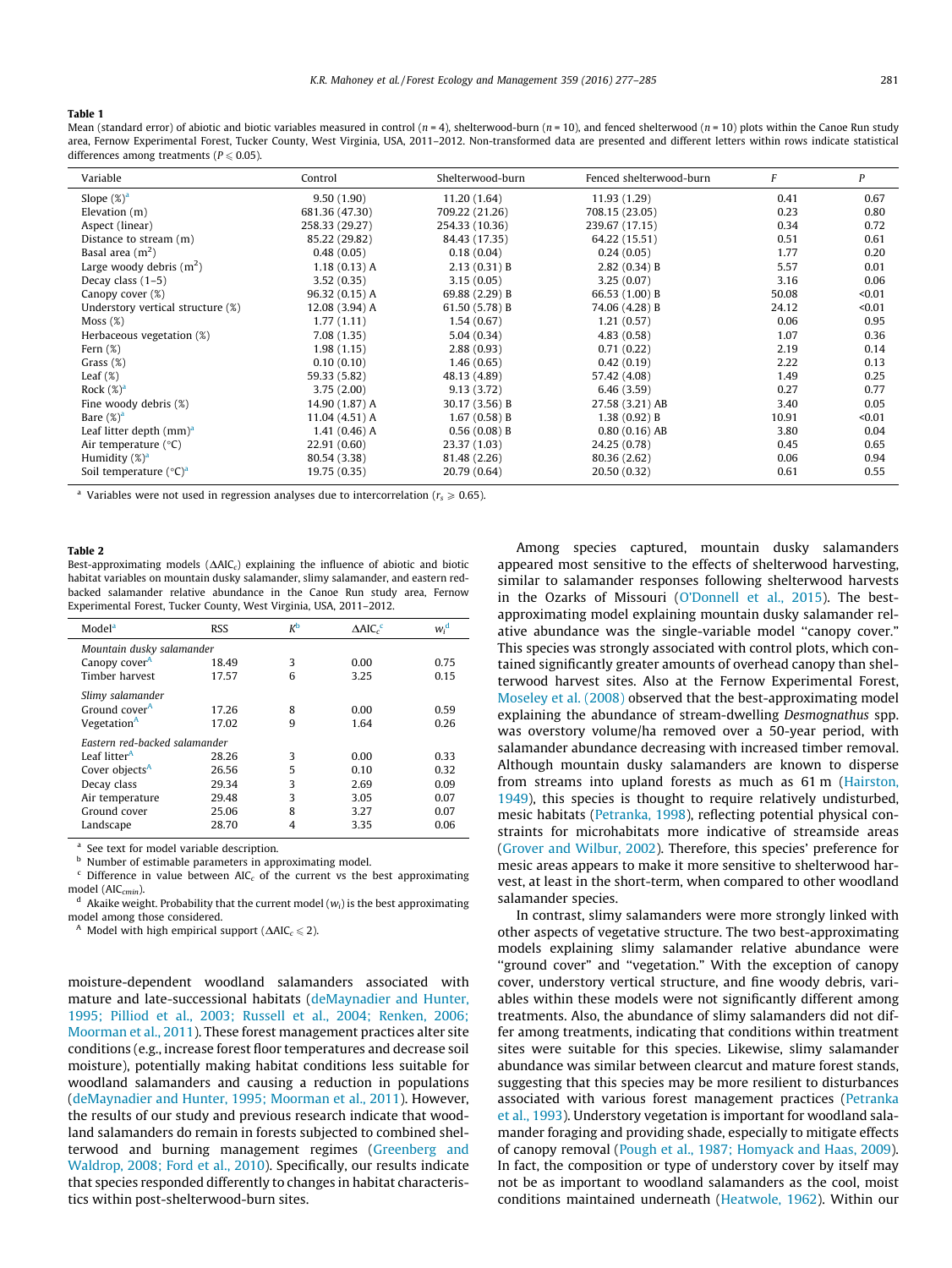#### <span id="page-5-0"></span>Table 3

Parameter estimates (B) and standard errors (SE) from the best-approximating models explaining the influence of habitat variables on mountain dusky salamander, slimy salamander, and eastern red-backed salamander relative abundance in the Canoe Run study area, Fernow Experimental Forest, Tucker County, WV, USA, 2011–2012.

| Model                                         | B               | SE           | $R^2$ |
|-----------------------------------------------|-----------------|--------------|-------|
| Mountain dusky salamander                     |                 |              |       |
| Canopy cover <sup>a</sup>                     |                 |              | 0.29  |
| Intercept                                     | $-1.53$         | 0.34         |       |
| Canopy cover                                  | 0.03            | 0.01         |       |
| Timber harvest                                |                 |              | 0.32  |
| Intercept                                     | $-1.08$         | 0.44         |       |
| Basal area                                    | 0.26            | 0.24         |       |
| Canopy cover                                  | $-0.01$         | 0.09         |       |
| Large woody debris                            | 0.02            | 0.01         |       |
| Fine woody debris                             | $-0.01$         | 0.01         |       |
|                                               |                 |              |       |
| Slimy salamander<br>Ground cover <sup>a</sup> |                 |              | 0.28  |
| Intercept                                     | 1.50            | 0.58         |       |
| Moss                                          | 0.03            | 0.02         |       |
| Herbaceous vegetation                         | $-0.25$         | 0.11         |       |
| Fern                                          | 0.02            | 0.01         |       |
| Grass                                         | 0.02            | 0.02         |       |
| Leaf litter                                   | $-0.01$         | 0.01         |       |
| Fine woody debris                             | $-0.02$         | 0.01         |       |
| Vegetation <sup>a</sup>                       |                 |              | 0.29  |
| Intercept                                     | $-0.54$         | 0.71         |       |
| Canopy cover                                  | 0.01            | 0.01         |       |
| Basal area                                    | 0.33            | 0.25         |       |
| Understory obscurity                          | 0.01            | 0.01         |       |
| Moss<br>Herbaceous vegetation                 | 0.04<br>$-0.22$ | 0.01<br>0.11 |       |
| Fern                                          | 0.03            | 0.01         |       |
| Grass                                         | 0.04            | 0.02         |       |
|                                               |                 |              |       |
| Eastern red-backed salamander                 |                 |              |       |
| Leaf litter <sup>a</sup>                      |                 |              | 0.10  |
| Intercept                                     | $-0.21$         | 0.25         |       |
| Leaf litter                                   | 0.01            | 0.01         |       |
| Cover objects <sup>a</sup>                    |                 |              | 0.16  |
| Intercept                                     | $-0.86$         | 0.43         |       |
| Large woody debris                            | $-0.10$         | 0.10         |       |
| Fine woody debris                             | 0.02            | 0.01         |       |
| Leaf litter                                   | 0.01            | 0.01         |       |
| Decay class                                   |                 |              | 0.01  |
| Intercept                                     | 0.01            | 0.49         |       |
| Decay class                                   | 0.14            | 0.15         |       |
| Air temperature                               |                 |              | 0.07  |
| Intercept                                     | $-1.01$         | 0.68         |       |
| Air temperature                               | 0.06            | 0.03         |       |
| Ground cover                                  |                 |              | 0.21  |
| Intercept                                     | 0.09            | 0.69         |       |
| Moss                                          | 0.00            | 0.02         |       |
| Herbaceous vegetation                         | $-0.29$         | 0.13         |       |
| Fern                                          | 0.00            | 0.01         |       |
| Grass                                         | 0.00            | 0.02         |       |
| Leaf litter<br>Fine woody debris              | 0.02<br>0.01    | 0.01<br>0.01 |       |
|                                               |                 |              |       |
| Landscape                                     |                 |              | 0.09  |
| Intercept                                     | $-0.97$         | 0.80         |       |
| Elevation<br>Aspect                           | 0.00<br>$-0.17$ | 0.00<br>0.14 |       |
|                                               |                 |              |       |

<sup>a</sup> Model with high empirical support ( $\Delta AIC_c \leq 2$ ).

study, treatment plots exhibited significantly greater understory vertical structure as a consequence of the shelterwood-burn, which may have at least partially offset any potential effects of canopy reduction on slimy salamanders.

Eastern red-backed salamander relative abundance was best explained by the models ''leaf litter" and ''cover objects," indicating

#### Table 4

Mean relative abundance and standard error (SE) of woodland salamanders in control  $(n = 4)$ , shelterwood-burn  $(n = 10)$ , and fenced shelterwood-burn  $(n = 10)$  treatments by coverboard array within the Canoe Run study area, Fernow Experimental Forest, Tucker County, West Virginia, USA, 2011–2012.

| Treatment                                                      | Mountain<br>dusky<br>salamander |                      | Slimy<br>salamander  |                      | Eastern<br>red-backed<br>salamander |                      |
|----------------------------------------------------------------|---------------------------------|----------------------|----------------------|----------------------|-------------------------------------|----------------------|
|                                                                | Mean                            | SE.                  | Mean                 | <b>SE</b>            | Mean                                | <b>SE</b>            |
| 2011<br>Control<br>Shelterwood-burn<br>Fenced shelterwood-burn | 0.33<br>0.01<br>0.03            | 0.10<br>0.01<br>0.02 | 0.06<br>0.10<br>0.07 | 0.04<br>0.03<br>0.03 | 0.19<br>0.08<br>0.11                | 0.09<br>0.04<br>0.04 |
| 2012<br>Control<br>Shelterwood-burn<br>Fenced shelterwood-burn | 0.36<br>0.01<br>0.01            | 0.11<br>0.01<br>0.01 | 0.25<br>0.07<br>0.09 | 0.09<br>0.03<br>0.03 | 0.19<br>0.03<br>0.17                | 0.09<br>0.02<br>0.04 |

## Table 5

One-way repeated measures ANOVA of treatment effects (control  $(n = 4)$ , shelterwood-burn  $(n = 10)$ , and fenced shelterwood-burn  $(n = 10)$ ), accounting for month variability (May, July and August–September), for mountain dusky salamanders, slimy salamanders, and eastern red-backed salamanders relative abundance in the Canoe Run study area, Fernow Experimental Forest, Tucker County, West Virginia, USA, 2011–2012.

| Species                       | Effect    | df | MS   | F     | P      |
|-------------------------------|-----------|----|------|-------|--------|
| Mountain dusky salamander     | Treatment | 2  | 6.99 | 23.37 | < 0.01 |
|                               | Error     | 21 | 0.30 |       |        |
|                               | Total     | 23 |      |       |        |
| Slimy salamander              | Treatment | 2  | 0.49 | 1.84  | 0.18   |
|                               | Error     | 21 | 0.27 |       |        |
|                               | Total     | 23 |      |       |        |
| Eastern red-backed salamander | Treatment | 2  | 0.77 | 1.35  | 0.28   |
|                               | Error     | 21 | 0.57 |       |        |
|                               | Total     | 23 |      |       |        |

## Table 6

Fisher's Exact tests comparing mountain dusky salamander, slimy salamander, and eastern red-backed salamander age-class structure between control and shelterwood-harvested plots in the Canoe Run study area, Fernow Experimental Forest, Tucker County, West Virginia, USA, 2011–2012. Numbers of captures within each treatment type are separated by commas. Significance was set at  $P \le 0.025$  and df = 1 for all comparisons.

| Treatment comparison                                                                               | Juveniles     | Adults        | Fisher's Exact<br>test $(P)$ |
|----------------------------------------------------------------------------------------------------|---------------|---------------|------------------------------|
| Mountain dusky salamander<br>Control vs shelterwood-burn<br>Control vs fenced shelterwood-burn     | 5.0<br>5, 2   | 20.2<br>20, 2 | 1.00<br>0.24                 |
| Slimy salamander<br>Control vs shelterwood-burn<br>Control vs fenced shelterwood-burn              | 9.13<br>9, 10 | 2.1<br>2.1    | 0.57<br>1.00                 |
| Eastern red-backed salamander<br>Control vs shelterwood-burn<br>Control vs fenced shelterwood-burn | 11.6<br>11.20 | 3.4<br>3.5    | 0.39<br>1.00                 |

that this species was positively associated with an increase in leaf litter cover. Abundance of woodland salamanders has been positively correlated with deposition of leaf litter after silvicultural disturbances ([Pough et al., 1987](#page-7-0)). However, in our study percent cover of leaf litter did not differ significantly among treatments. Fine woody debris was the only variable within the bestapproximating models for eastern red-backed salamanders that was significantly different among treatments. Nevertheless, the impacts of shelterwood harvest on eastern red-backed salamanders appear negligible as fine woody debris was greater in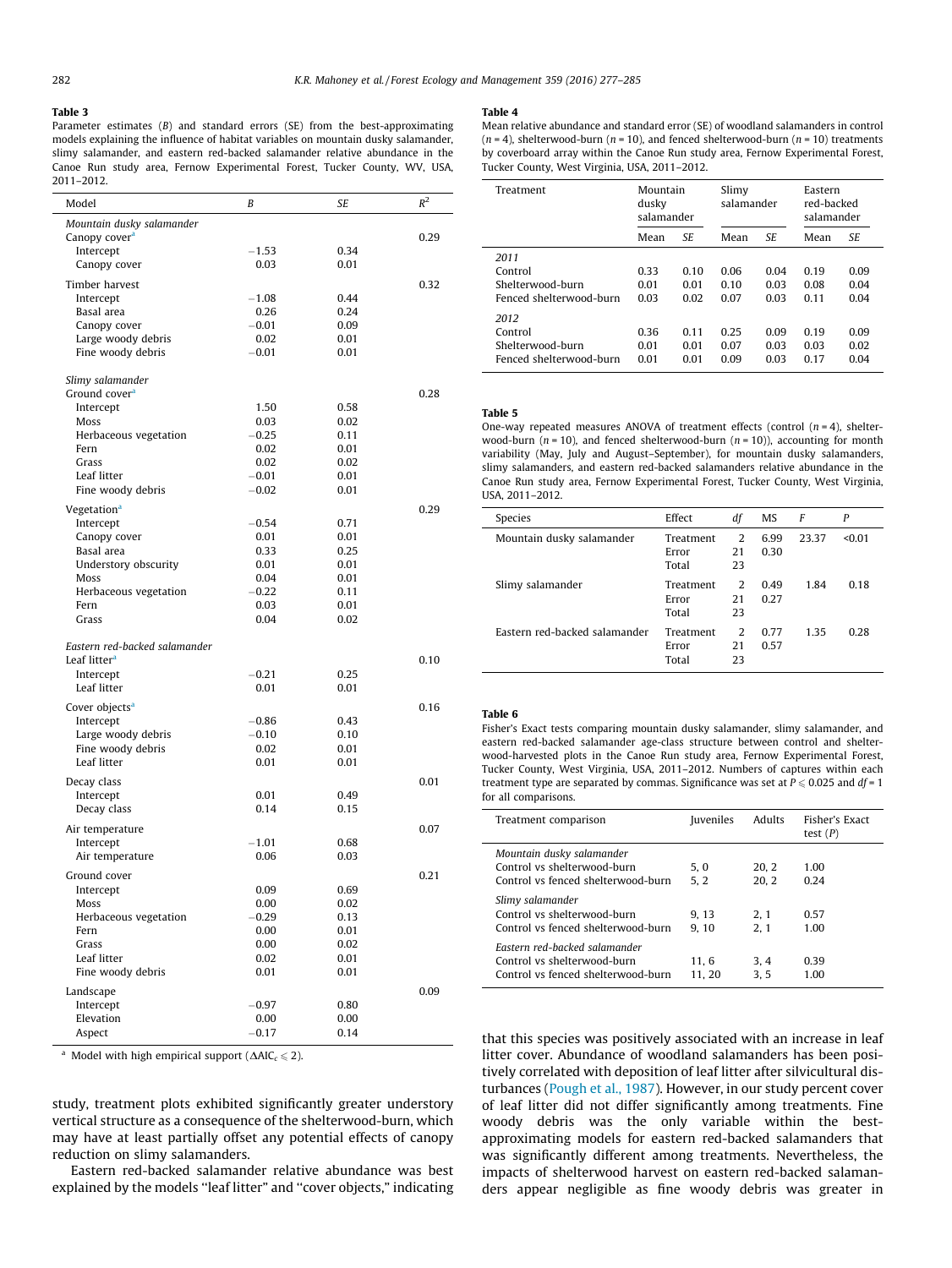shelterwood-burn plots and abundance did not differ among treatments. Therefore, within treatment sites, retained and/or the continual formation of leaf litter and woody debris may have been adequate to counteract any deleterious effects of significant canopy reduction on this species by providing sufficiently cool, moist microhabitat conditions.

Although the most important explanatory habitat variables differed among mountain dusky salamanders, slimy salamanders, and eastern red-backed salamanders, abundance for all species appeared to relate to habitat characteristics that influence forest floor moisture and temperature. All three species belong to Family Plethodontidae, but there are marked life history differences between Desmognathus spp. and Plethodon spp. Mountain dusky salamanders and other Desmognathus spp. are associated with streams and riparian habitats to a much greater extent than species in the genus Plethodon. Relative to Desmognathus spp., slimy salamanders and eastern red-backed salamanders appear less sensitive to habitat alterations, including timber harvest, than previously thought ([Petranka et al., 1993; Hocking et al., 2013\)](#page-7-0). For example, large numbers of eastern red-backed salamanders were found in silvo-pastures and hay meadows in West Virginia that contained little to no overstory cover [\(Riedel et al., 2008\)](#page-8-0). Simple presence or retention of dense, moisture-trapping herbaceous vegetation probably enables this species to occupy non-forested habitats. Similarly within our study, the retention of leaf litter, fine woody debris, and other ground cover after shelterwood harvesting may explain the apparent insensitivity of eastern red-backed salamanders and slimy salamanders to partial removal of the forest canopy. Also, compared to mountain dusky salamanders, the larger body size of slimy salamanders, and even eastern red-backed salamanders, may enable these species to more readily occupy shelterwood-harvested and other disturbed sites. [Petranka et al.](#page-7-0) [\(1993\)](#page-7-0) found clearcuts contained significantly fewer individuals of several species of Plethodon spp. and Desmognathus spp. than mature forests, but slimy salamander abundance was similar between cut and uncut stands. Larger-bodied salamanders lose water at a slower rate ([Spotila and Berman, 1976; Feder, 1983\)](#page-8-0), potentially allowing these individuals to survive drier conditions when compared to smaller-bodied individuals.

The shelterwood harvest that we evaluated was the next step in a management regime that started with the application of two prescribed burns in 2002–2003 and 2005 ([Ford et al., 2010\)](#page-7-0). Because of large differences in detection probabilities, partly related to differences in mark-recapture methods, we were unable to directly incorporate data from [Ford et al. \(2010\)](#page-7-0) into our analyses. In addition, [Ford et al. \(2010\)](#page-7-0) separated treatments more finely to account for differences in slope position. Regardless, captures of each species appeared noticeably reduced in treatment plots when compared to previous data collected from the same plots ([Ford et al.,](#page-7-0) [2010](#page-7-0)). Therefore, it is possible that the cumulative effects of burning and harvesting may have reduced abundance of woodland salamanders to a greater degree than either treatment separately in the short-term.

However, noticeable differences in mean captures between our study and research initiated 10 years previously on the same plots ([Ford et al., 2010\)](#page-7-0) could be related to post-harvest changes in forest floor habitats that influenced coverboard use by salamanders rather than a negative effect of harvesting by itself. When leaf litter, woody debris, or other natural cover is reduced or removed, surface-active woodland salamanders may instead be found under artificial coverboards more frequently ([Ford et al., 2010; O'Donnell](#page-7-0) [et al., 2015](#page-7-0)) or exclusively ([Riedel et al., 2008\)](#page-8-0). In contrast, when natural surface cover is abundant, salamanders may be less attracted to artificial cover, and therefore, under represent actual numbers of surface active individuals [\(Marsh and Goicochea,](#page-7-0) [2003; Bailey et al., 2004](#page-7-0)). In our study shelterwood harvest likely increased the amount of large woody debris, lessening salamander dependence on coverboards compared to previous conditions of reduced natural cover immediately following prescribed fire on the same sites ([Ford et al., 2010](#page-7-0)).

In addition to relative abundance, we evaluated whether ageclass structure of woodland salamanders was affected by the shelterwood-burn silvicultural treatment. If populations exhibit atypical age-class distributions, sex ratios, or physical condition (e.g., mass), density estimates may not accurately reflect habitat quality or population health ([Ash et al., 2003; Riedel et al., 2012\)](#page-7-0). Because of their larger surface area to volume ratios when compared to adults, juvenile salamanders are less able to remain hydrated in areas with reduced canopy cover and therefore more prone to desiccation-induced mortality [\(Hairston, 1987; Marsh](#page-7-0) [and Goicochea, 2003](#page-7-0)). However, in contrast with some previous studies (e.g., [Ash et al., 2003; Homyack and Haas, 2009; Riedel](#page-7-0) [et al., 2012](#page-7-0)), we found no significant differences in the proportion of juvenile to adult mountain dusky salamanders, slimy salamanders, or eastern red-backed salamanders among treatments. Similarly, [Ford et al. \(2010\)](#page-7-0) found differences in age-class structure were largely equivocal, suggesting that consecutive prescribed fires did not alter the adult to juvenile ratios.

Although woodland salamander abundance potentially declined with the cumulative effects of prescribed burning and shelterwood harvesting, salamander community composition was similar to that reported by [Ford et al. \(2010\)](#page-7-0) prior to timber harvesting. Specifically, the existing woodland salamander assemblage, largely consisting of mountain dusky salamanders, slimy salamanders, and eastern red-backed salamanders, remained intact despite application of prescribed burning followed by shelterwood harvesting. Similarly, woodland salamanders, including slimy salamanders and eastern red-backed salamanders, were unaffected by shelterwood-burn treatments within oak-dominated forests of the Virginia Piedmont [\(Keyser](#page-7-0) [et al., 2004](#page-7-0)). Overall, the post-shelterwood-burn salamander assemblage within our study area remained throughout 10 years of forest management.

## 5. Conclusions

The shelterwood-burn silvicultural system requires several stand entries for both prescribed fire and timber removal, taking 10 years or more to complete [\(Burns and Honkala, 1990\)](#page-7-0). Therefore, this process has the potential to exert cumulative negative impacts on salamander communities [\(Moseley et al., 2008;](#page-7-0) [Moorman et al., 2011; O'Donnell et al., 2015\)](#page-7-0). Within our study area, the overall salamander assemblage appeared largely unaffected by multiple prescribed burns followed by shelterwood harvesting. However, our results indicate that some species, including mountain dusky salamanders, may experience at least temporary declines in abundance related to these treatments.

Temporary negative impacts of shelterwood-burn forest management to a few site-specific species, including mountain dusky salamanders, should not outweigh benefits to wildlife communities as a whole. Restoring oaks within Appalachian landscapes is important not only for ecological restoration purposes or commercial timber value but also because these trees serve as critical forage and cover for a variety of wildlife species [\(Brose et al., 1999;](#page-7-0) [McWilliams et al., 2002](#page-7-0)). Furthermore, shelterwood-burn treatments are usually applied on a relatively small scale in the region enabling salamanders or other treatment-sensitive wildlife species to persist within the surrounding landscape until conditions within active management areas become more suitable over time.

Although our research fills an important gap in our understanding of salamander responses to the cumulative effects of forest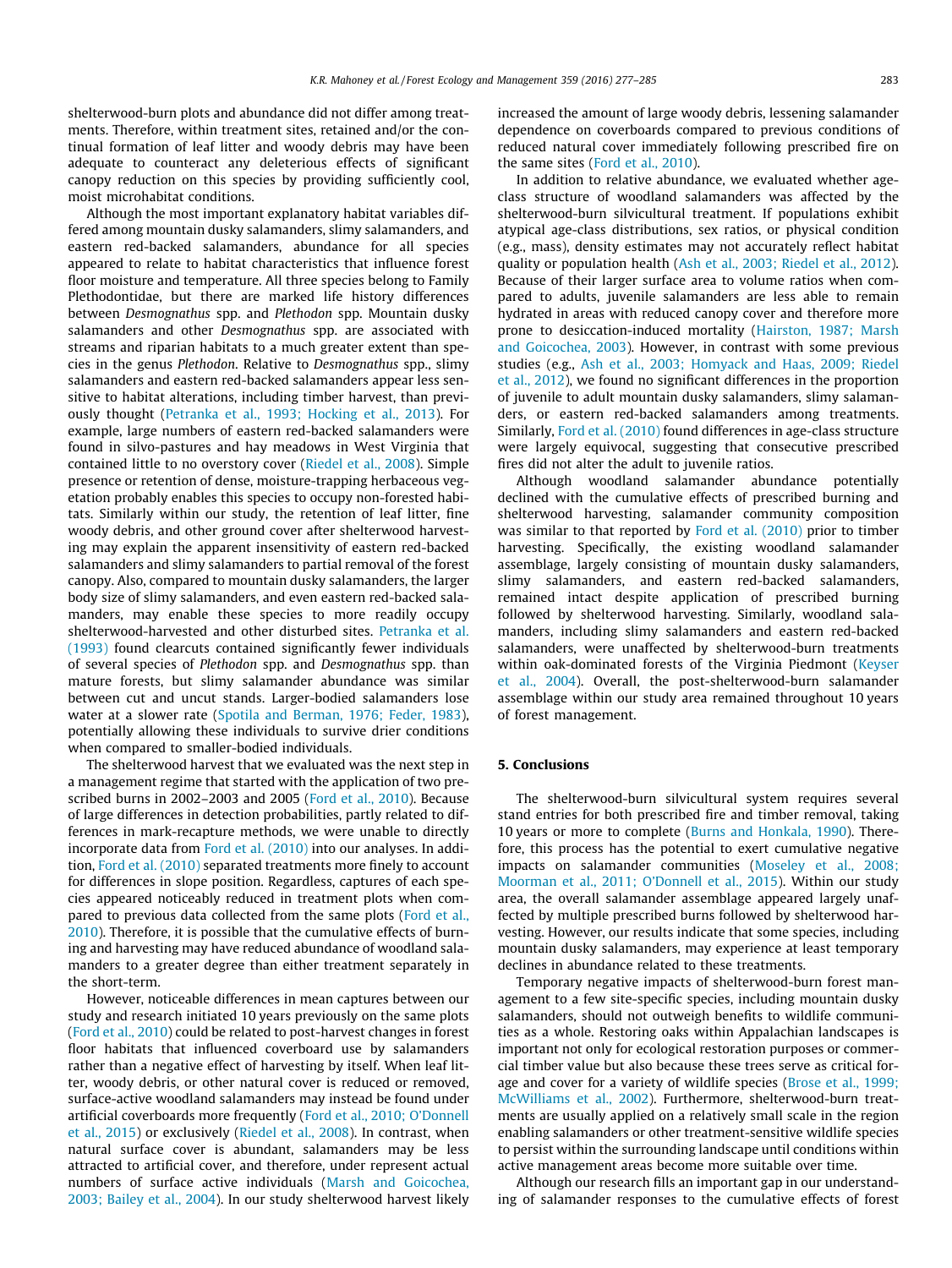<span id="page-7-0"></span>management treatments, continued monitoring of woodland salamander responses to shelterwood treatments in conjunction with burn prescriptions, as well as other silvicultural practices, is suggested. A more complete understanding of woodland salamander responses to these prescriptions can provide forest managers with valuable information on how to conserve wildlife habitats while maintaining forest composition and structure within central Appalachian deciduous forests.

### Acknowledgments

We thank Richard Hovatter, Donald Lowther, and Melissa Thomas-Van Gundy for their advice and assistance during the project. We also thank Kurt Moseley, Jessica Orlando, William Fields, Blake Hossack, and one anonymous reviewer for reviewing an earlier draft of this manuscript. Our research was supported financially and logistically by the USDA Forest Service Northern Research Station and the University of Wisconsin–Stevens Point through participating agreement #11-JV-11242301-044. All animals were handled according to a West Virginia Division of Natural Resources Scientific Collecting Permit and the University of Wisconsin–Stevens Point Institutional Animal Care and Use Committee Protocol #20131108.

## References

[Abrams, M.D., 1992. Fire and the development of oak forests. Bioscience 42, 346–](http://refhub.elsevier.com/S0378-1127(15)00537-X/h0005) [353](http://refhub.elsevier.com/S0378-1127(15)00537-X/h0005).

- Adams, M.B., Loughry, L., Plaugher, L., 2008. Experimental forests and ranges of the USDA Forest Service. General Technical Report NE-321. USDA Forest Service, Northeastern Research Station, Newton Square, PA, pp. 44–45.
- [Ash, A.N., 1988. Disappearance of salamanders from clearcut plots. J. Elisha Mitchell](http://refhub.elsevier.com/S0378-1127(15)00537-X/h0015) [Sci. Soc. 104, 116–122.](http://refhub.elsevier.com/S0378-1127(15)00537-X/h0015)
- [Ash, A.N., Bruce, R.C., Castanet, J., Francillon-Vieillot, H., 2003. Population](http://refhub.elsevier.com/S0378-1127(15)00537-X/h0020) parameters of Plethodon metcalfi [on a 10-year-old clearcut and in nearby](http://refhub.elsevier.com/S0378-1127(15)00537-X/h0020) [forest in the southern Blue Ridge Mountains. J. Herpetology 37, 445–452.](http://refhub.elsevier.com/S0378-1127(15)00537-X/h0020)
- [Bailey, L.L., Simons, T.R., Pollock, K.H., 2004. Estimating detection probability](http://refhub.elsevier.com/S0378-1127(15)00537-X/h0025) [parameters for Plethodon salamanders using the robust capture-recapture](http://refhub.elsevier.com/S0378-1127(15)00537-X/h0025) [design. J. Wildlife Manage. 68, 1–13](http://refhub.elsevier.com/S0378-1127(15)00537-X/h0025).
- [Bartman, C.E., Parker, K.C., Laerm, J., McCay, T.S., 2001. Short-term response of](http://refhub.elsevier.com/S0378-1127(15)00537-X/h0030) [Jordan's salamander to a shelterwood timber harvest in western North Carolina.](http://refhub.elsevier.com/S0378-1127(15)00537-X/h0030) [Phys. Geogr. 22, 154–166](http://refhub.elsevier.com/S0378-1127(15)00537-X/h0030).
- [Braun, E.L., 1950. Deciduous Forests of Eastern North America. Blakiston Co.,](http://refhub.elsevier.com/S0378-1127(15)00537-X/h0035) [Philadelphia, Pennsylvania, USA.](http://refhub.elsevier.com/S0378-1127(15)00537-X/h0035)
- [Brose, P.H., Van Lear, D.H., 1998. Responses of hardwood advance regeneration to](http://refhub.elsevier.com/S0378-1127(15)00537-X/h0040) [seasonal prescribed fires in oak-dominated shelterwood stands. Can. J. For. Res.](http://refhub.elsevier.com/S0378-1127(15)00537-X/h0040) [28, 331–339.](http://refhub.elsevier.com/S0378-1127(15)00537-X/h0040)
- [Brose, P., Van Lear, D., Cooper, R., 1999. Using shelterwood harvests and prescribed](http://refhub.elsevier.com/S0378-1127(15)00537-X/h0045) [fire to regenerate oak stands on productive upland sites. For. Ecol. Manage. 113,](http://refhub.elsevier.com/S0378-1127(15)00537-X/h0045) [125–141](http://refhub.elsevier.com/S0378-1127(15)00537-X/h0045).
- [Brose, P., Schuler, T., Van Lear, D., Berst, J., 2001. Bringing fire back: the changing](http://refhub.elsevier.com/S0378-1127(15)00537-X/h0050) [regimes of the Appalachian mixed-oak forests. J. For. 99, 30–35.](http://refhub.elsevier.com/S0378-1127(15)00537-X/h0050)
- [Burnham, K.P., Anderson, D.R., 2002. Model Selection and Multimodel Inference: A](http://refhub.elsevier.com/S0378-1127(15)00537-X/h0055) [Practical Information-theoretic Approach. Springer, New York, New York, USA.](http://refhub.elsevier.com/S0378-1127(15)00537-X/h0055)
- Burns, R.M., Honkala, B.H., 1990. Silvics of North America. Volume 2 Hardwoods. USDA Handbook 654. Washington, DC, USA. [Daubenmire, R., 1959. A canopy-coverage method of vegetational analysis.](http://refhub.elsevier.com/S0378-1127(15)00537-X/h0065)
- [Northwest Sci. 33, 43–64](http://refhub.elsevier.com/S0378-1127(15)00537-X/h0065).
- [DeGraaf, R.M., Yamasaki, M., 1992. A nondestructive technique to monitor the](http://refhub.elsevier.com/S0378-1127(15)00537-X/h0070) [relative abundance of terrestrial salamanders. Wildl. Soc. Bull. 20, 260–264](http://refhub.elsevier.com/S0378-1127(15)00537-X/h0070).
- [deMaynadier, P.G., Hunter Jr., M.L., 1995. The relationship between forest](http://refhub.elsevier.com/S0378-1127(15)00537-X/h0075) [management and amphibian ecology: a review of the North American](http://refhub.elsevier.com/S0378-1127(15)00537-X/h0075) [literature. Environ. Rev. 3, 230–261.](http://refhub.elsevier.com/S0378-1127(15)00537-X/h0075)
- [Duellman, W.E., Trueb, L., 1986. Biology of Amphibians. McGraw-Hill, New York,](http://refhub.elsevier.com/S0378-1127(15)00537-X/h0080) [New York, USA.](http://refhub.elsevier.com/S0378-1127(15)00537-X/h0080)
- ESRI Inc., 2012. ArcGIS 10.1. Redlands, CA, USA.
- [Feder, M.E., 1983. Integrating the ecology and physiology of plethodontid](http://refhub.elsevier.com/S0378-1127(15)00537-X/h0090) [salamanders. Herpetologica 39, 291–310.](http://refhub.elsevier.com/S0378-1127(15)00537-X/h0090)
- Floyd, T.M., Russell, K.R., Moorman, C.E., Van Lear, D.H., Guynn Jr., D.C., Lanham, J.D., 2002. Effects of prescribed fire on herpetofauna within hardwood forests of the upper Piedmont of South Carolina: a preliminary analysis. In: Outcalt, K.W. (Ed.), Proceedings of the Eleventh Biennial Southern Silvicultural Research Conference. General Technical Report SRS-48. USDA Forest Service, Southern Research Station, Asheville, NC, pp. 123–127.
- [Ford, W.M., Menzel, M.A., McGill, D.W., Laerm, J., McCay, T.S., 1999. Effects of a](http://refhub.elsevier.com/S0378-1127(15)00537-X/h0100) [community restoration fire on small mammals and herpetofauna in the](http://refhub.elsevier.com/S0378-1127(15)00537-X/h0100) [southern Appalachians. For. Ecol. Manage. 114, 233–243.](http://refhub.elsevier.com/S0378-1127(15)00537-X/h0100)
- [Ford, W.M., Menzel, M.A., McCay, T.S., Gassett, J.W., Laerm, J., 2000. Woodland](http://refhub.elsevier.com/S0378-1127(15)00537-X/h0105) [salamander and small mammal responses to alternative silvicultural practices](http://refhub.elsevier.com/S0378-1127(15)00537-X/h0105) [in the southern Appalachians of North Carolina. Proc. Ann. Conf. Southeast](http://refhub.elsevier.com/S0378-1127(15)00537-X/h0105) [Assoc. Fish Wildlife Agencies 54, 241–250.](http://refhub.elsevier.com/S0378-1127(15)00537-X/h0105)
- [Ford, W.M., Menzel, M.A., Odom, R.H., 2002. Elevation, aspect, and cove size effects](http://refhub.elsevier.com/S0378-1127(15)00537-X/h0110) [on southern Appalachian salamanders. Southeast. Nat. 1, 315–324.](http://refhub.elsevier.com/S0378-1127(15)00537-X/h0110)
- [Ford, W.M., Rodrigue, J.L., Rowan, E.L., Castleberry, S.B., Schuler, T.M., 2010.](http://refhub.elsevier.com/S0378-1127(15)00537-X/h0115) [Woodland salamander responses to two prescribed fires in the central](http://refhub.elsevier.com/S0378-1127(15)00537-X/h0115) [Appalachians. For. Ecol. Manage. 260, 1003–1009.](http://refhub.elsevier.com/S0378-1127(15)00537-X/h0115)
- [Green, N.B., Pauley, T.K., 1987. Amphibians and Reptiles in West Virginia. University](http://refhub.elsevier.com/S0378-1127(15)00537-X/h0120) [of Pittsburgh Press, Pittsburgh, Pennsylvania, USA](http://refhub.elsevier.com/S0378-1127(15)00537-X/h0120).
- [Greenberg, C.H., Waldrop, T.A., 2008. Short-term response of reptiles and](http://refhub.elsevier.com/S0378-1127(15)00537-X/h0125) [amphibians to prescribed fore and mechanical fuel reduction in a southern](http://refhub.elsevier.com/S0378-1127(15)00537-X/h0125) [Appalachian upland hardwood forest. For. Ecol. Manage. 255, 2883–2893.](http://refhub.elsevier.com/S0378-1127(15)00537-X/h0125)
- [Grover, M.C., Wilbur, H.M., 2002. Ecology of ecotones: interactions between](http://refhub.elsevier.com/S0378-1127(15)00537-X/h0130) [salamanders on a complex environmental gradient. Ecology 83, 2112–2123.](http://refhub.elsevier.com/S0378-1127(15)00537-X/h0130)
- [Hairston, N.G., 1949. The local distribution and ecology of the plethodontid](http://refhub.elsevier.com/S0378-1127(15)00537-X/h0135) [salamanders of the southern Appalachians. Ecol. Monogr. 19, 47–73.](http://refhub.elsevier.com/S0378-1127(15)00537-X/h0135)
- [Hairston, N.G., 1987. Community Ecology and Salamander Guilds. Cambridge](http://refhub.elsevier.com/S0378-1127(15)00537-X/h0140) [University Press, Cambridge, United Kingdom](http://refhub.elsevier.com/S0378-1127(15)00537-X/h0140).
- [Harpole, D.N., Haas, C.A., 1999. Effects of seven silvicultural treatments on](http://refhub.elsevier.com/S0378-1127(15)00537-X/h0145) [terrestrial salamanders. For. Ecol. Manage. 114, 349–356](http://refhub.elsevier.com/S0378-1127(15)00537-X/h0145).
- [Heatwole, H., 1962. Environmental factors influencing local distribution and](http://refhub.elsevier.com/S0378-1127(15)00537-X/h0150) [activity of the salamander,](http://refhub.elsevier.com/S0378-1127(15)00537-X/h0150) Plethodon cinereus. Ecology 43, 460–472.
- [Hero, J.M., 1989. A simple code for toe clipping anurans. Herpetological Rev. 20, 66–](http://refhub.elsevier.com/S0378-1127(15)00537-X/h0155) [67](http://refhub.elsevier.com/S0378-1127(15)00537-X/h0155). [Hocking, D.J., Connette, G.M., Conner, C.A., Scheffers, B.R., Pittman, S.E.,](http://refhub.elsevier.com/S0378-1127(15)00537-X/h0160)
- [Peterman, W.E., Semlitsch, R.D., 2013. Effects of experimental forest](http://refhub.elsevier.com/S0378-1127(15)00537-X/h0160) [management on a terrestrial, woodland salamander in Missouri. For. Ecol.](http://refhub.elsevier.com/S0378-1127(15)00537-X/h0160) [Manage. 287, 32–39.](http://refhub.elsevier.com/S0378-1127(15)00537-X/h0160)
- [Homyack, J.A., Haas, C.A., 2009. Long-term effects of experimental forest harvesting](http://refhub.elsevier.com/S0378-1127(15)00537-X/h0165) [on abundance and reproductive demography of terrestrial salamanders. Biol.](http://refhub.elsevier.com/S0378-1127(15)00537-X/h0165) [Conservation 142, 110–121](http://refhub.elsevier.com/S0378-1127(15)00537-X/h0165).
- [Huggins, R.M., 1989. On the statistical analysis of capture experiments. Biometrika](http://refhub.elsevier.com/S0378-1127(15)00537-X/h0170) [76, 133–140.](http://refhub.elsevier.com/S0378-1127(15)00537-X/h0170)
- [Hurvich, C., Pearson, S.M., 1989. Regression and time series model selection in small](http://refhub.elsevier.com/S0378-1127(15)00537-X/h0175) [samples. Biometrika 76, 297–307](http://refhub.elsevier.com/S0378-1127(15)00537-X/h0175).
- [Keyser, P.D., Sausville, D.J., Ford, W.M., Schwab, D.J., Brose, P.H., 2004. Prescribed fire](http://refhub.elsevier.com/S0378-1127(15)00537-X/h0180) [impacts to amphibians and reptiles in shelterwood-harvested oak-dominated](http://refhub.elsevier.com/S0378-1127(15)00537-X/h0180) [forests. Virginia J. Sci. 55, 159–167.](http://refhub.elsevier.com/S0378-1127(15)00537-X/h0180)
- [Kirkland, G.L., Snoddy, H.W., Amsler, T.L., 1996. Impact of fire on small mammals](http://refhub.elsevier.com/S0378-1127(15)00537-X/h0185) [and amphibians in a central Appalachian deciduous forest. Am. Midland Nat.](http://refhub.elsevier.com/S0378-1127(15)00537-X/h0185) [135, 253–260](http://refhub.elsevier.com/S0378-1127(15)00537-X/h0185).
- [Knapp, S.M., Haas, C.A., Harpole, D.N., Kirkpartrick, R.L., 2003. Initial effects of](http://refhub.elsevier.com/S0378-1127(15)00537-X/h0190) [clearcutting and alternative silvicultural practices on terrestrial salamander](http://refhub.elsevier.com/S0378-1127(15)00537-X/h0190) [abundance. Conservation Biol. 17, 752–762](http://refhub.elsevier.com/S0378-1127(15)00537-X/h0190).
- [Kuehl, R.O., 2000. Design of Experiments: Statistical Principles of Research Design](http://refhub.elsevier.com/S0378-1127(15)00537-X/h0195) [and Analysis, second ed. Duxbury Press, Pacific Grove, California, USA.](http://refhub.elsevier.com/S0378-1127(15)00537-X/h0195)
- [Lemmon, P.E., 1956. A spherical densitometer for estimating forest overstory](http://refhub.elsevier.com/S0378-1127(15)00537-X/h0200) [density. For. Sci. 2, 314–320](http://refhub.elsevier.com/S0378-1127(15)00537-X/h0200).
- [Marsh, D.M., Goicochea, M.A., 2003. Monitoring terrestrial salamanders: biases](http://refhub.elsevier.com/S0378-1127(15)00537-X/h0205) [caused by intense sampling and choice of cover objects. J. Herpetology 37, 460–](http://refhub.elsevier.com/S0378-1127(15)00537-X/h0205) [466](http://refhub.elsevier.com/S0378-1127(15)00537-X/h0205).
- [Maser, C., Anderson, R.G., Cromack Jr., K., Williams, J.T., Martin, R.E, 1979. Dead and](http://refhub.elsevier.com/S0378-1127(15)00537-X/h0210) [down woody material. In: Thomas, J.W. \(Ed.\), Wildlife Habitats in Managed](http://refhub.elsevier.com/S0378-1127(15)00537-X/h0210) [Forests: The Blue Mountains of Oregon and Washington. Agriculture Handbook](http://refhub.elsevier.com/S0378-1127(15)00537-X/h0210) [553. USDA Forest Service, Washington, D.C., pp. 78–95](http://refhub.elsevier.com/S0378-1127(15)00537-X/h0210).
- [Matthews, C.E., Moorman, C.E., Greenberg, C.H., Waldrop, T.A., 2010. Response of](http://refhub.elsevier.com/S0378-1127(15)00537-X/h0215) [reptiles and amphibians to repeated fuel reduction treatments. J. Wildlife](http://refhub.elsevier.com/S0378-1127(15)00537-X/h0215) [Manage. 74, 1301–1310.](http://refhub.elsevier.com/S0378-1127(15)00537-X/h0215)
- [McWilliams, W.H., O'Brien, R.A., Reese, G.C., Waddell, K.L., 2002. Distribution and](http://refhub.elsevier.com/S0378-1127(15)00537-X/h0220) [abundance of oaks in North America. In: McShea, W.J., Healy, W.M. \(Eds.\), Oak](http://refhub.elsevier.com/S0378-1127(15)00537-X/h0220) [Forest Ecosystems: Ecology and Management for Wildlife. The Johns Hopkins](http://refhub.elsevier.com/S0378-1127(15)00537-X/h0220) [University Press, Baltimore, Maryland, USA, pp. 13–33.](http://refhub.elsevier.com/S0378-1127(15)00537-X/h0220)
- [Moorman, C.E., Russell, K.R., Greenberg, C.H., 2011. Reptile and amphibian response](http://refhub.elsevier.com/S0378-1127(15)00537-X/h0225) [to hardwood forest management and early successional habitat. In: Greenberg,](http://refhub.elsevier.com/S0378-1127(15)00537-X/h0225) [C.H., Collins, B., Thompson, F.R. \(Eds.\), Ecology and Management of Early](http://refhub.elsevier.com/S0378-1127(15)00537-X/h0225) [Successional Habitats in the Central Hardwood Region, USA. Springer, The](http://refhub.elsevier.com/S0378-1127(15)00537-X/h0225) [Netherlands, pp. 191–208](http://refhub.elsevier.com/S0378-1127(15)00537-X/h0225).
- [Moseley, K.R., Ford, W.M., Edwards, J.W., Schuler, T.M., 2008. Long-term partial](http://refhub.elsevier.com/S0378-1127(15)00537-X/h0230) cutting impacts on Desmognathus [salamander abundance in West Virginia](http://refhub.elsevier.com/S0378-1127(15)00537-X/h0230) [headwater streams. For. Ecol. Manage. 254, 300–307](http://refhub.elsevier.com/S0378-1127(15)00537-X/h0230).
- [Nowacki, G.J., Abrams, M.D., 2008. The demise of fire and ''mesophication" of forests](http://refhub.elsevier.com/S0378-1127(15)00537-X/h0235) [in the eastern United States. BioScience 58, 123–138](http://refhub.elsevier.com/S0378-1127(15)00537-X/h0235).
- [O'Donnell, K.M., Thompson, F.R., Semlitsch, R.D., 2015. Prescribed fire and timber](http://refhub.elsevier.com/S0378-1127(15)00537-X/h0240) [harvest effects on terrestrial salamander abundance, detectability and habitat](http://refhub.elsevier.com/S0378-1127(15)00537-X/h0240) [use. J. Wildlife Manage. 79, 766–775](http://refhub.elsevier.com/S0378-1127(15)00537-X/h0240).
- [Petranka, J.W., 1998. Salamanders of the United States and Canada. Smithsonian](http://refhub.elsevier.com/S0378-1127(15)00537-X/h0245) [Institution Press, Washington, D.C., USA.](http://refhub.elsevier.com/S0378-1127(15)00537-X/h0245)
- [Petranka, J.W., Eldridge, M.E., Haley, K.E., 1993. Effects of timber harvesting on](http://refhub.elsevier.com/S0378-1127(15)00537-X/h0250) [southern Appalachian salamanders. Conservation Biol. 7, 363–370](http://refhub.elsevier.com/S0378-1127(15)00537-X/h0250).
- [Pilliod, D.S., Bury, R.B., Hyde, E.J., Pearl, C.A., Corn, P.S., 2003. Fire and amphibians in](http://refhub.elsevier.com/S0378-1127(15)00537-X/h0255) [North America. For. Ecol. Manage. 178, 163–181.](http://refhub.elsevier.com/S0378-1127(15)00537-X/h0255)
- [Pough, F.H., Smith, E.M., Rhodes, D.H., Collazo, A., 1987. The abundance of](http://refhub.elsevier.com/S0378-1127(15)00537-X/h0260) [salamanders in forest stands with different histories of disturbance. For. Ecol.](http://refhub.elsevier.com/S0378-1127(15)00537-X/h0260) [Manage. 20, 1–9.](http://refhub.elsevier.com/S0378-1127(15)00537-X/h0260)